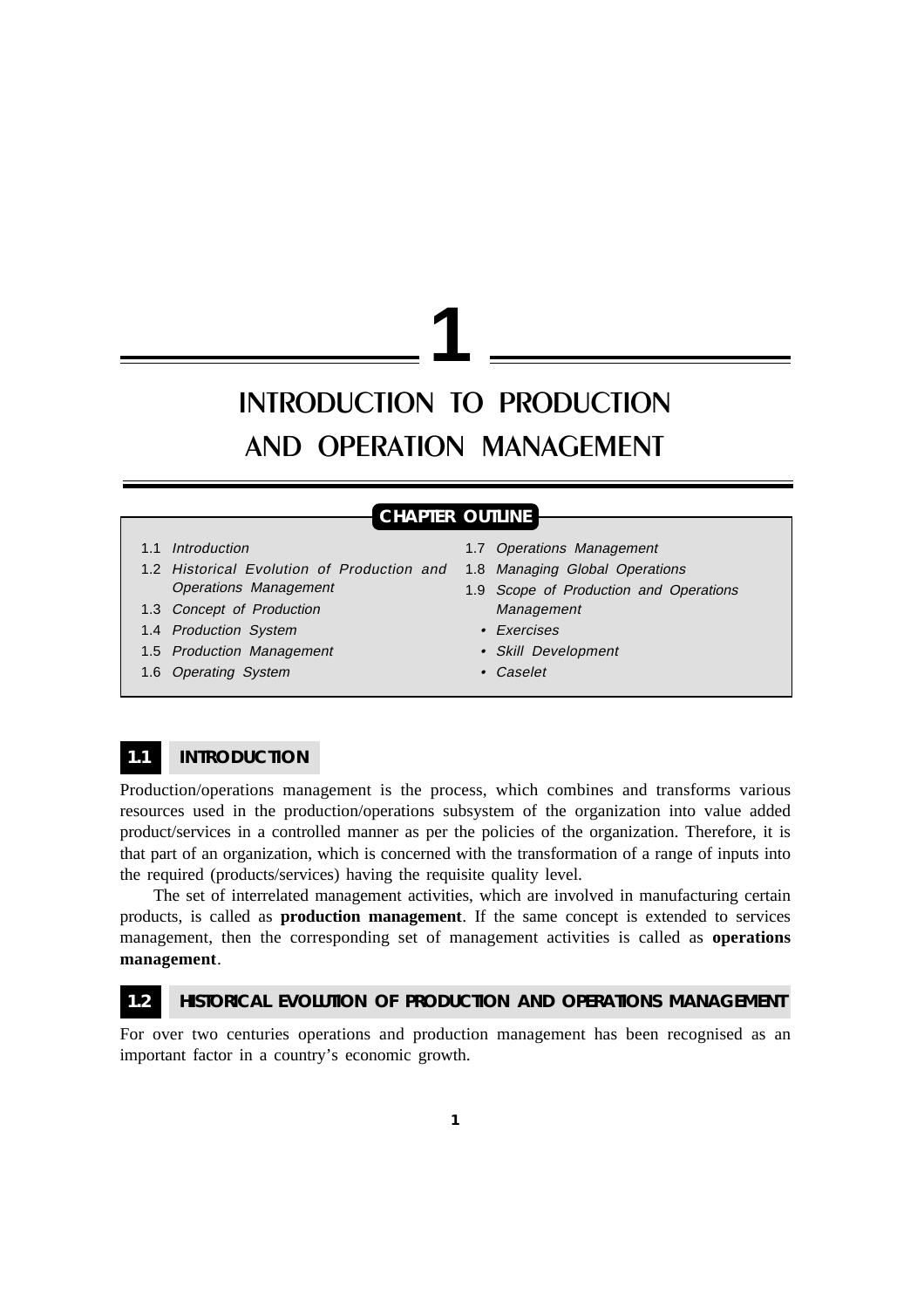The traditional view of manufacturing management began in eighteenth century when **Adam Smith** recognised the economic benefits of specialisation of labour. He recommended breaking of jobs down into subtasks and recognises workers to specialised tasks in which they would become highly skilled and efficient. In the early twentieth century, F.W. Taylor implemented Smith's theories and developed scientific management. From then till 1930, many techniques were developed prevailing the traditional view. Brief information about the contributions to manufacturing management is shown in the Table 1.1.

| Date | Contribution                                                       | Contributor                           |
|------|--------------------------------------------------------------------|---------------------------------------|
| 1776 | Specialization of labour in manufacturing                          | Adam Smith                            |
| 1799 | Interchangeable parts, cost accounting                             | Eli Whitney and others                |
| 1832 | Division of labour by skill; assignment of jobs by skill;          |                                       |
|      | basics of time study                                               | Charles Babbage                       |
| 1900 | Scientific management time study and work study                    |                                       |
|      | developed; dividing planning and doing of work                     | Frederick W. Taylor                   |
| 1900 | Motion of study of jobs                                            | Frank B. Gilbreth                     |
| 1901 | Scheduling techniques for employees, machines jobs in              |                                       |
|      | manufacturing                                                      | Henry L. Gantt                        |
| 1915 | Economic lot sizes for inventory control                           | F.W. Harris                           |
| 1927 | Human relations; the Hawthorne studies                             | Elton Mayo                            |
| 1931 | Statistical inference applied to product quality: quality          |                                       |
|      | control charts                                                     | W.A. Shewart                          |
| 1935 | Statistical sampling applied to quality control: inspection        |                                       |
|      | sampling plans                                                     | H.F. Dodge & H.G. Roming              |
| 1940 | Operations research applications in World War II                   | P.M. Blacker and others.              |
| 1946 | Digital computer                                                   | John Mauchlly and<br>J.P. Eckert      |
| 1947 | Linear programming                                                 | G.B. Dantzig, Williams &<br>others    |
| 1950 | Mathematical programming, on-linear and stochastic                 | A. Charnes, W.W. Cooper<br>$&$ others |
| 1951 | processes<br>Commercial digital computer: large-scale computations |                                       |
|      | available.                                                         | Sperry Univac                         |
| 1960 | Organizational behaviour: continued study of people                |                                       |
|      | at work                                                            | L. Cummings, L. Porter                |
| 1970 | Integrating operations into overall strategy and policy,           | W. Skinner J. Orlicky and             |
|      | Computer applications to manufacturing, Scheduling                 | G. Wright                             |
|      | and control, Material requirement planning (MRP)                   |                                       |
| 1980 | Quality and productivity applications from Japan:                  | W.E. Deming and                       |
|      | robotics, CAD-CAM                                                  | J. Juran.                             |
|      |                                                                    |                                       |

**TABLE 1.1 Historical summary of operations management**

**Production management** becomes the acceptable term from 1930s to 1950s. As F.W. Taylor's works become more widely known, managers developed techniques that focussed on economic efficiency in manufacturing. Workers were studied in great detail to eliminate wasteful efforts and achieve greater efficiency. At the same time, psychologists, socialists and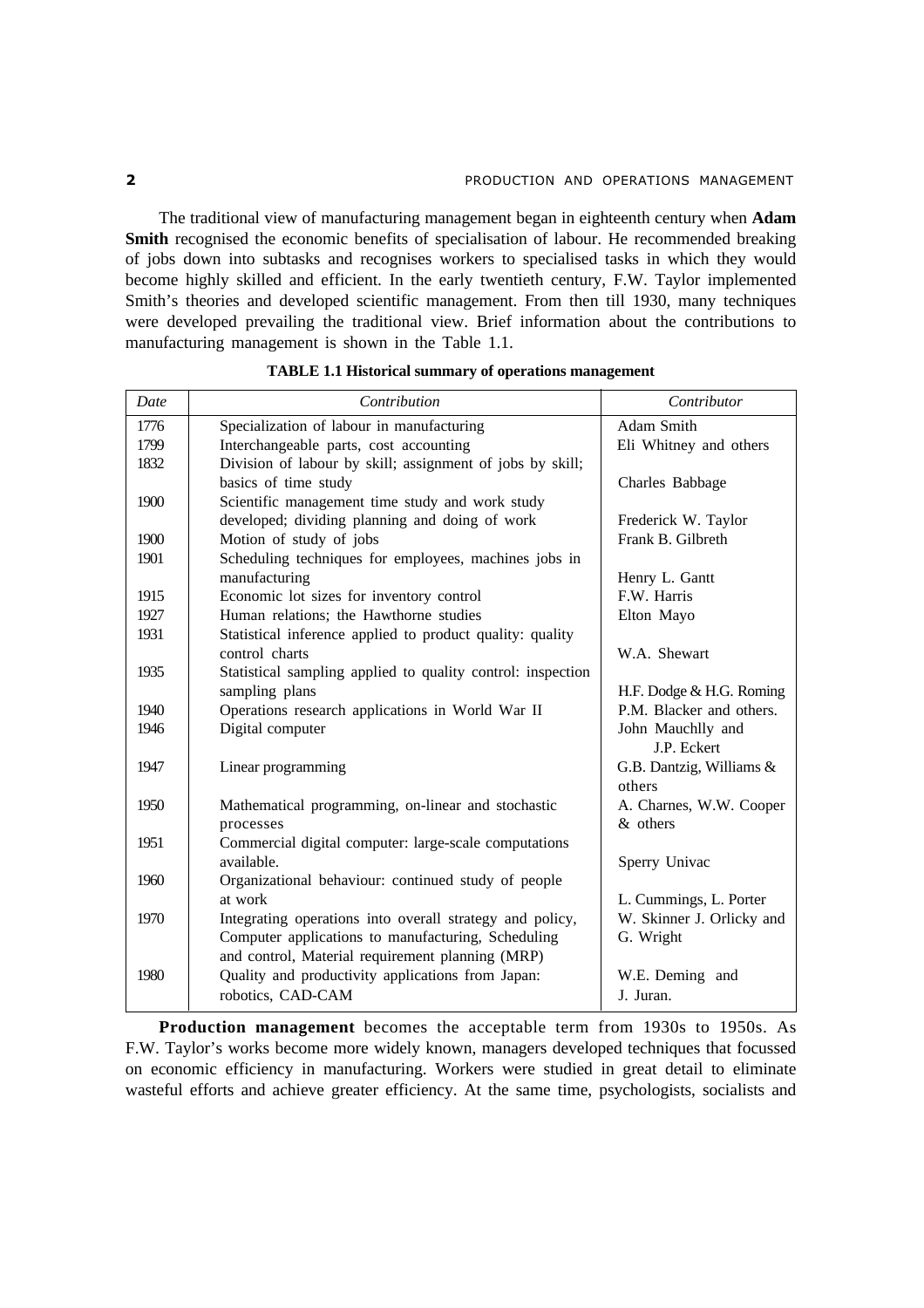other social scientists began to study people and human behaviour in the working environment. In addition, economists, mathematicians, and computer socialists contributed newer, more sophisticated analytical approaches.

With the 1970s emerges two distinct changes in our views. The most obvious of these, reflected in the new name **operations management** was a shift in the service and manufacturing sectors of the economy. As service sector became more prominent, the change from 'production' to 'operations' emphasized the broadening of our field to service organizations. The second, more suitable change was the beginning of an emphasis on synthesis, rather than just analysis, in management practices.

# **1.3 CONCEPT OF PRODUCTION**

Production function is that part of an organization, which is concerned with the transformation of a range of inputs into the required outputs (products) having the requisite quality level.

Production is defined as *"the step-by-step conversion of one form of material into another form through chemical or mechanical process to create or enhance the utility of the product to the user."* Thus production is a value addition process. At each stage of processing, there will be value addition.

Edwood Buffa defines production as '*a process by which goods and services are created*'.

Some examples of production are: manufacturing custom-made products like, boilers with a specific capacity, constructing flats, some structural fabrication works for selected customers, etc., and manufacturing standardized products like, car, bus, motor cycle, radio, television, etc.



**Fig. 1.1** *Schematic production system*

#### **1.4 PRODUCTION SYSTEM**

The production system of an organization is that part, which produces products of an organization. It is that activity whereby resources, flowing within a defined system, are combined and transformed in a controlled manner to add value in accordance with the policies communicated by management. A simplified production system is shown above.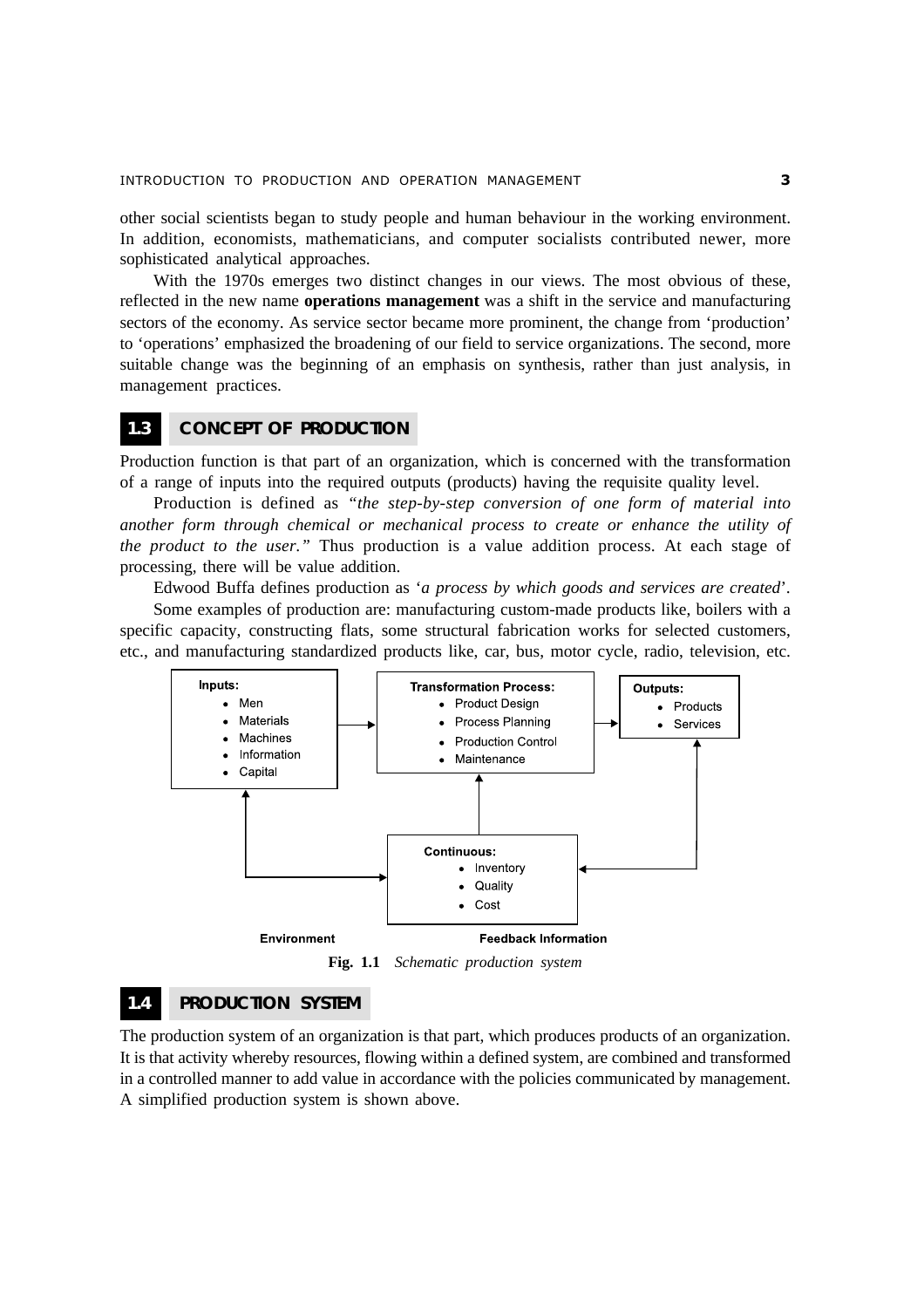The production system has the following characteristics:

- 1. Production is an organized activity, so every production system has an objective.
- 2. The system transforms the various inputs to useful outputs.
- 3. It does not operate in isolation from the other organization system.
- 4. There exists a feedback about the activities, which is essential to control and improve system performance.

#### **1.4.1 Classification of Production System**

Production systems can be classified as Job Shop, Batch, Mass and Continuous Production systems.



Output/Product Variety

**Fig. 1.2** *Classification of production systems*

#### **JOB SHOP PRODUCTION**

Job shop production are characterised by manufacturing of one or few quantity of products designed and produced as per the specification of customers within prefixed time and cost. The distinguishing feature of this is low volume and high variety of products.

A job shop comprises of general purpose machines arranged into different departments. Each job demands unique technological requirements, demands processing on machines in a certain sequence.

#### **Characteristics**

The Job-shop production system is followed when there is:

- 1. High variety of products and low volume.
- 2. Use of general purpose machines and facilities.
- 3. Highly skilled operators who can take up each job as a challenge because of uniqueness.
- 4. Large inventory of materials, tools, parts.
- 5. Detailed planning is essential for sequencing the requirements of each product, capacities for each work centre and order priorities.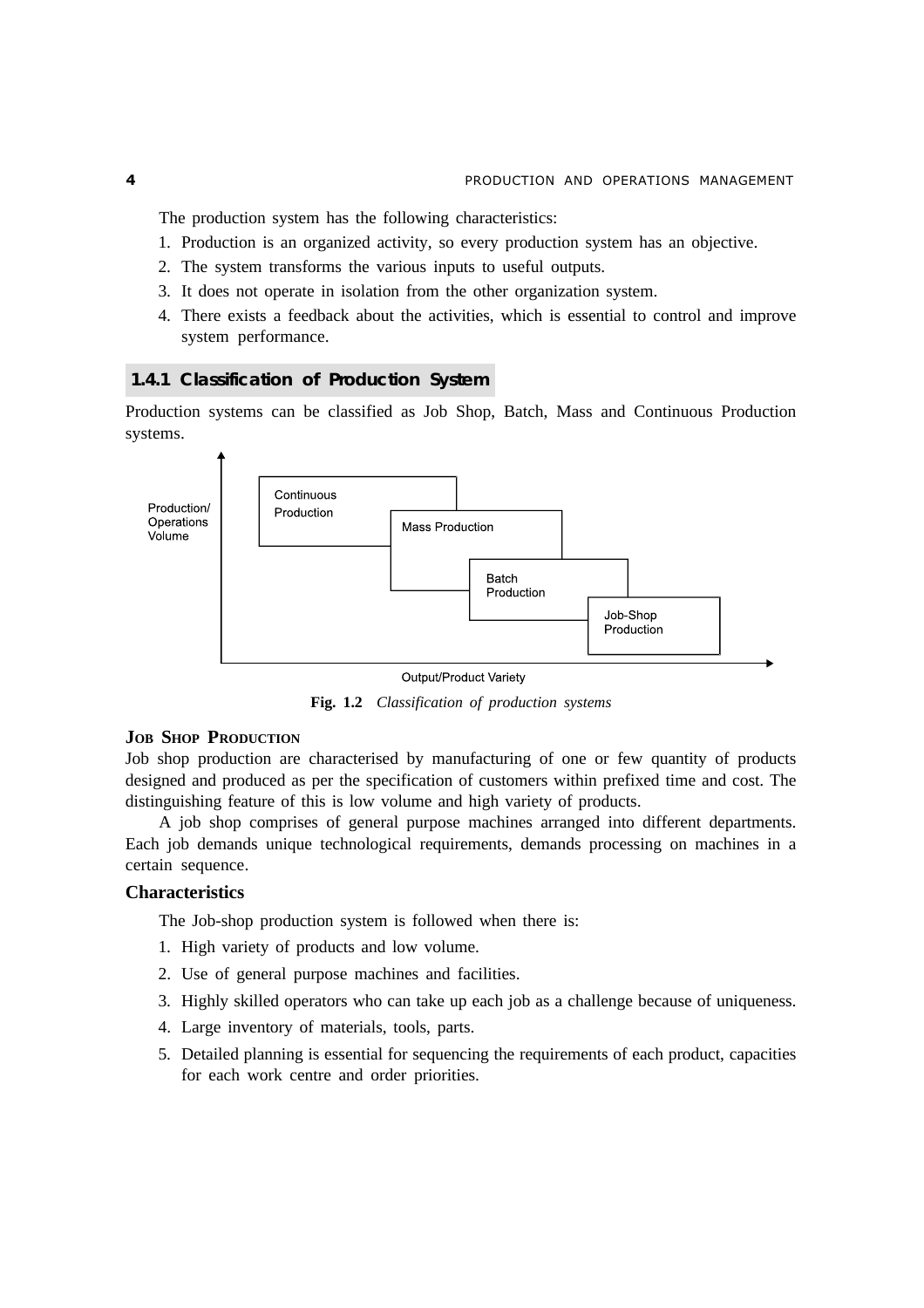#### **Advantages**

Following are the advantages of job shop production:

- 1. Because of general purpose machines and facilities variety of products can be produced.
- 2. Operators will become more skilled and competent, as each job gives them learning opportunities.
- 3. Full potential of operators can be utilised.
- 4. Opportunity exists for creative methods and innovative ideas.

#### **Limitations**

Following are the limitations of job shop production:

- 1. Higher cost due to frequent set up changes.
- 2. Higher level of inventory at all levels and hence higher inventory cost.
- 3. Production planning is complicated.
- 4. Larger space requirements.

#### **BATCH PRODUCTION**

Batch production is defined by American Production and Inventory Control Society (APICS) *"as a form of manufacturing in which the job passes through the functional departments in lots or batches and each lot may have a different routing."* It is characterised by the manufacture of limited number of products produced at regular intervals and stocked awaiting sales.

#### **Characteristics**

Batch production system is used under the following circumstances:

- 1. When there is shorter production runs.
- 2. When plant and machinery are flexible.
- 3. When plant and machinery set up is used for the production of item in a batch and change of set up is required for processing the next batch.
- 4. When manufacturing lead time and cost are lower as compared to job order production.

#### **Advantages**

Following are the advantages of batch production:

- 1. Better utilisation of plant and machinery.
- 2. Promotes functional specialisation.
- 3. Cost per unit is lower as compared to job order production.
- 4. Lower investment in plant and machinery.
- 5. Flexibility to accommodate and process number of products.
- 6. Job satisfaction exists for operators.

#### **Limitations**

Following are the limitations of batch production:

- 1. Material handling is complex because of irregular and longer flows.
- 2. Production planning and control is complex.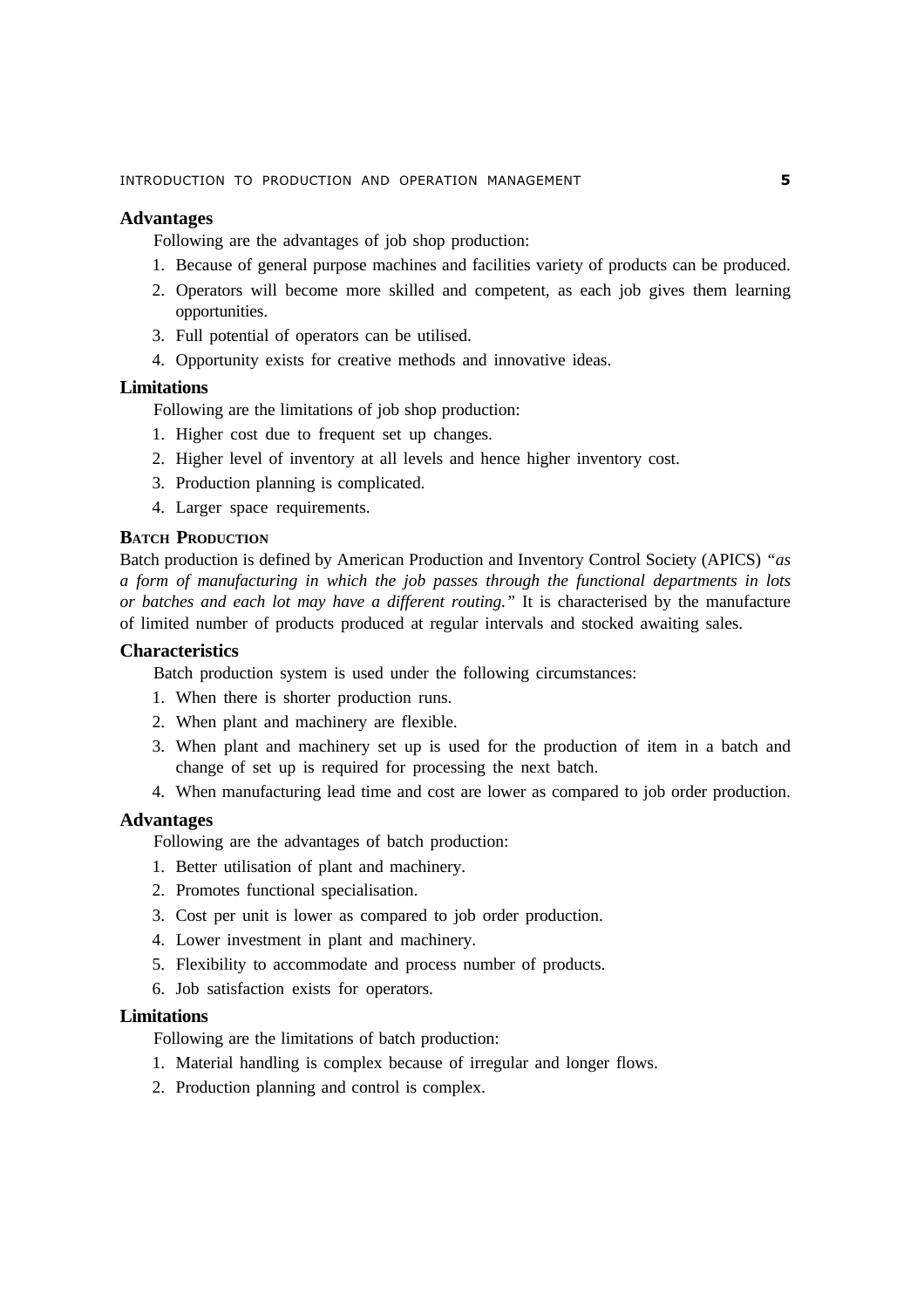- 3. Work in process inventory is higher compared to continuous production.
- 4. Higher set up costs due to frequent changes in set up.

#### **MASS PRODUCTION**

Manufacture of discrete parts or assemblies using a continuous process are called mass production. This production system is justified by very large volume of production. The machines are arranged in a line or product layout. Product and process standardisation exists and all outputs follow the same path.

#### **Characteristics**

Mass production is used under the following circumstances:

- 1. Standardisation of product and process sequence.
- 2. Dedicated special purpose machines having higher production capacities and output rates.
- 3. Large volume of products.
- 4. Shorter cycle time of production.
- 5. Lower in process inventory.
- 6. Perfectly balanced production lines.
- 7. Flow of materials, components and parts is continuous and without any back tracking.
- 8. Production planning and control is easy.
- 9. Material handling can be completely automatic.

#### **Advantages**

Following are the advantages of mass production:

- 1. Higher rate of production with reduced cycle time.
- 2. Higher capacity utilisation due to line balancing.
- 3. Less skilled operators are required.
- 4. Low process inventory.
- 5. Manufacturing cost per unit is low.

# **Limitations**

Following are the limitations of mass production:

- 1. Breakdown of one machine will stop an entire production line.
- 2. Line layout needs major change with the changes in the product design.
- 3. High investment in production facilities.
- 4. The cycle time is determined by the slowest operation.

#### **CONTINUOUS PRODUCTION**

Production facilities are arranged as per the sequence of production operations from the first operations to the finished product. The items are made to flow through the sequence of operations through material handling devices such as conveyors, transfer devices, etc.

#### **Characteristics**

Continuous production is used under the following circumstances:

1. Dedicated plant and equipment with zero flexibility.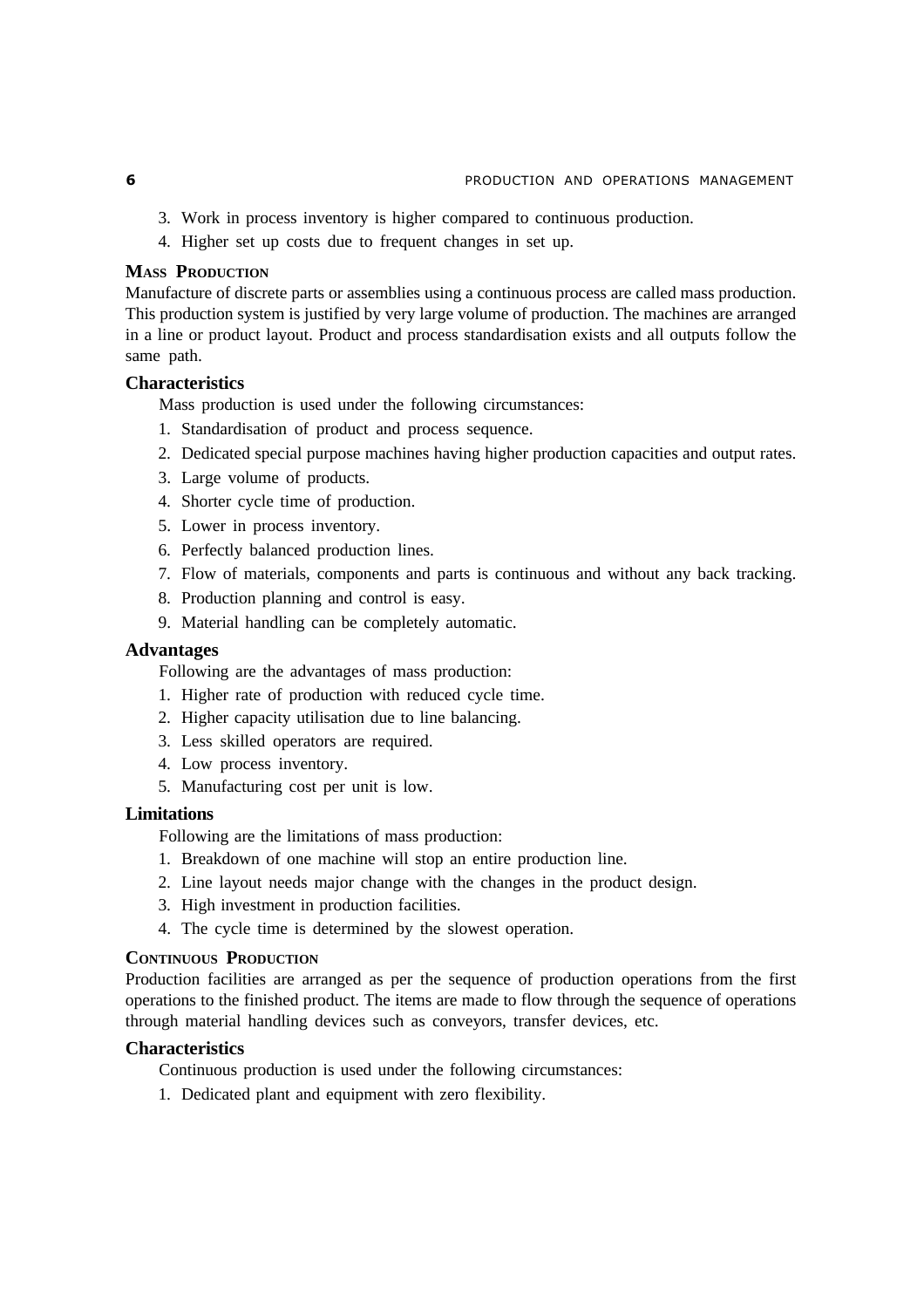- 2. Material handling is fully automated.
- 3. Process follows a predetermined sequence of operations.
- 4. Component materials cannot be readily identified with final product.
- 5. Planning and scheduling is a routine action.

# **Advantages**

Following are the advantages of continuous production:

- 1. Standardisation of product and process sequence.
- 2. Higher rate of production with reduced cycle time.
- 3. Higher capacity utilisation due to line balancing.
- 4. Manpower is not required for material handling as it is completely automatic.
- 5. Person with limited skills can be used on the production line.
- 6. Unit cost is lower due to high volume of production.

# **Limitations**

Following are the limitations of continuous production:

- 1. Flexibility to accommodate and process number of products does not exist.
- 2. Very high investment for setting flow lines.
- 3. Product differentiation is limited.

# **1.5 PRODUCTION MANAGEMENT**

Production management is a process of planning, organizing, directing and controlling the activities of the production function. It combines and transforms various resources used in the production subsystem of the organization into value added product in a controlled manner as per the policies of the organization.

*E.S. Buffa* defines production management as, **"Production management** *deals with decision making related to production processes so that the resulting goods or services are produced according to specifications, in the amount and by the schedule demanded and out of minimum cost.*"

#### **1.5.1Objectives of Production Management**

The objective of the production management is 'to produce goods services of right quality and quantity at the right time and right manufacturing cost'.

#### **1. RIGHT QUALITY**

The quality of product is established based upon the customers needs. The right quality is not necessarily best quality. It is determined by the cost of the product and the technical characteristics as suited to the specific requirements.

#### **2. RIGHT QUANTITY**

The manufacturing organization should produce the products in right number. If they are produced in excess of demand the capital will block up in the form of inventory and if the quantity is produced in short of demand, leads to shortage of products.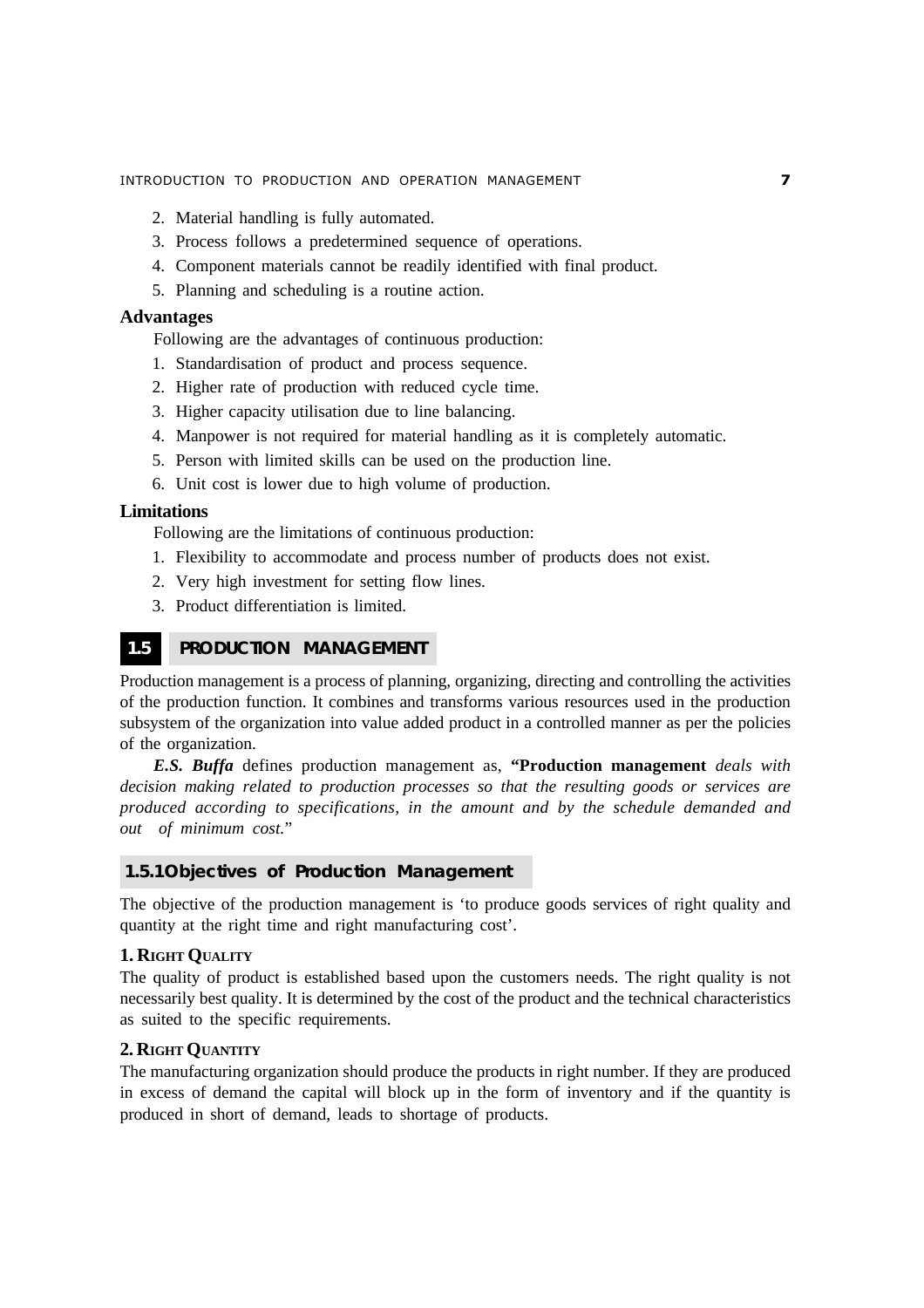#### **3. RIGHT TIME**

Timeliness of delivery is one of the important parameter to judge the effectiveness of production department. So, the production department has to make the optimal utilization of input resources to achieve its objective.

#### **4. RIGHT MANUFACTURING COST**

Manufacturing costs are established before the product is actually manufactured. Hence, all attempts should be made to produce the products at pre-established cost, so as to reduce the variation between actual and the standard (pre-established) cost.

# **1.6 OPERATING SYSTEM**

Operating system converts inputs in order to provide outputs which are required by a customer. It converts physical resources into outputs, the function of which is to satisfy customer wants *i.e.,* to provide some utility for the customer. In some of the organization the product is a physical good (hotels) while in others it is a service (hospitals). Bus and taxi services, tailors, hospital and builders are the examples of an operating system.

*Everett E. Adam & Ronald J. Ebert* define operating system as, "*An operating system* ( *function*) *of an organization is the part of an organization that produces the organization's physical goods and services."*

*Ray Wild* defines operating system as, "*An operating system is a configuration of resources combined for the provision of goods or services."*

#### **1.6.1 Concept of Operations**

An operation is defined in terms of the mission it serves for the organization, technology it employs and the human and managerial processes it involves. Operations in an organization can be categorised into manufacturing operations and service operations. Manufacturing operations is a conversion process that includes manufacturing yields a tangible output: a product, whereas, a conversion process that includes service yields an intangible output: a deed, a performance, an effort.

#### **1.6.2Distinction between Manufacturing Operations and Service Operations**

Following characteristics can be considered for distinguishing manufacturing operations with service operations:

- 1. Tangible/Intangible nature of output
- 2. Consumption of output
- 3. Nature of work (job)
- 4. Degree of customer contact
- 5. Customer participation in conversion
- 6. Measurement of performance.

Manufacturing is characterised by tangible outputs (products), outputs that customers consume overtime, jobs that use less labour and more equipment, little customer contact, no customer participation in the conversion process (in production), and sophisticated methods for measuring production activities and resource consumption as product are made.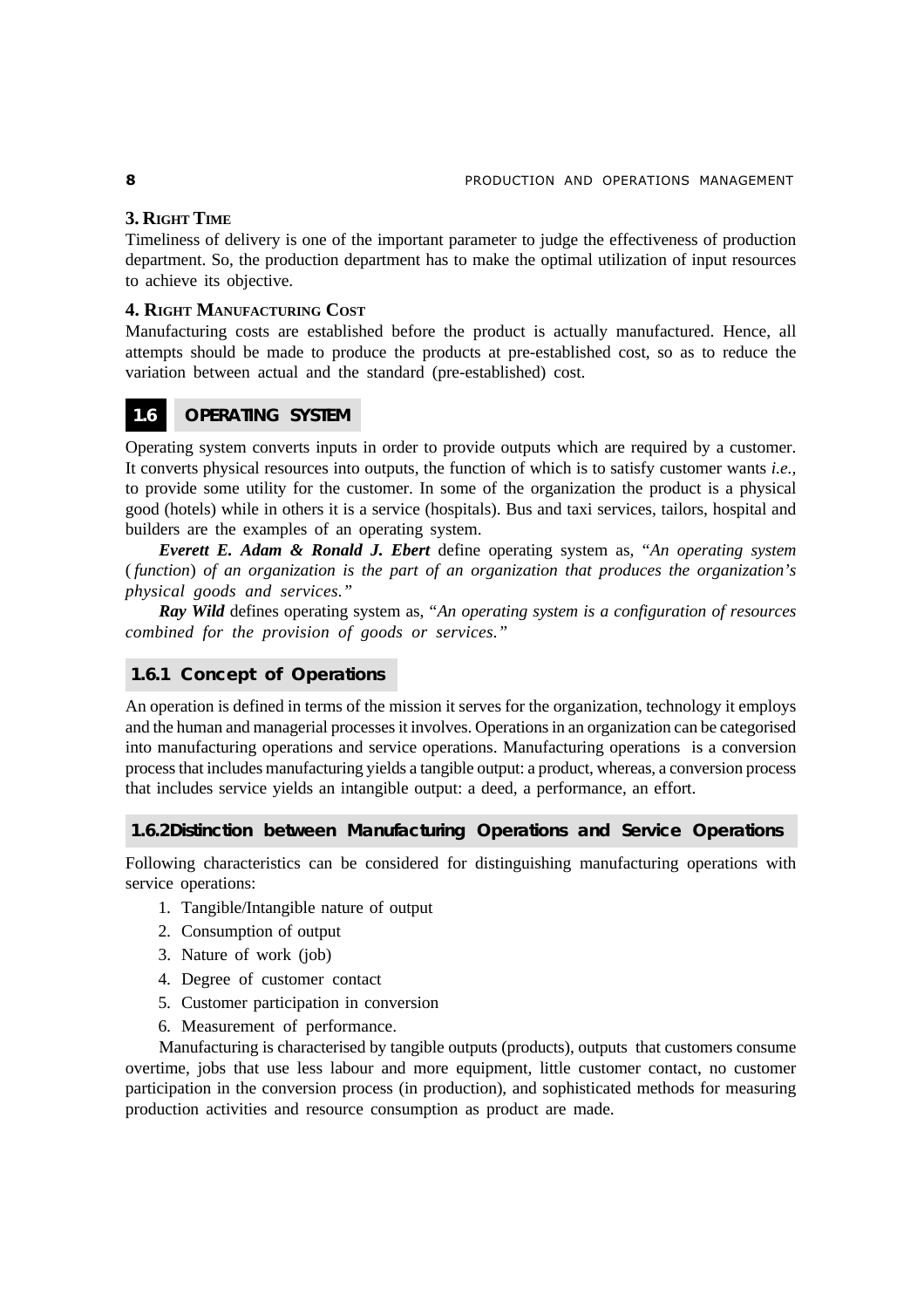Service is characterised by intangible outputs, outputs that customers consumes immediately, jobs that use more labour and less equipment, direct consumer contact, frequent customer participation in the conversion process, and elementary methods for measuring conversion activities and resource consumption. Some services are equipment based namely rail-road services, telephone services and some are people based namely tax consultant services, hair styling.

# **1.7 OPERATIONS MANAGEMENT**

# **1.7.1 A Framework for Managing Operations**

Managing operations can be enclosed in a frame of general management function as shown in Fig. 1.3. Operation managers are concerned with planning, organizing, and controlling the activities which affect human behaviour through models.

#### **PLANNING**

*Activities that establishes a course of action and guide future decision-making is planning.* The operations manager defines the objectives for the operations subsystem of the organization, and the policies, and procedures for achieving the objectives. This stage includes clarifying the role and focus of operations in the organization's overall strategy. It also involves product planning, facility designing and using the conversion process.

#### **ORGANIZING**

*Activities that establishes a structure of tasks and authority.* Operation managers establish a structure of roles and the flow of information within the operations subsystem. They determine the activities required to achieve the goals and assign authority and responsibility for carrying them out.

#### **CONTROLLING**

*Activities that assure the actual performance in accordance with planned performance.* To ensure that the plans for the operations subsystems are accomplished, the operations manager must exercise control by measuring actual outputs and comparing them to planned operations management. Controlling costs, quality, and schedules are the important functions here.

#### **BEHAVIOUR**

Operation managers are concerned with how their efforts to plan, organize, and control affect human behaviour. They also want to know how the behaviour of subordinates can affect management's planning, organizing, and controlling actions. Their interest lies in decision-making behaviour.

#### **MODELS**

As operation managers plan, organise, and control the conversion process, they encounter many problems and must make many decisions. They can simplify their difficulties using models like *aggregate planning models* for examining how best to use existing capacity in short-term, *break even analysis* to identify break even volumes, *linear programming and computer simulation* for capacity utilisation, *decision tree analysis* for long-term capacity problem of facility expansion, *simple median model* for determining best locations of facilities etc.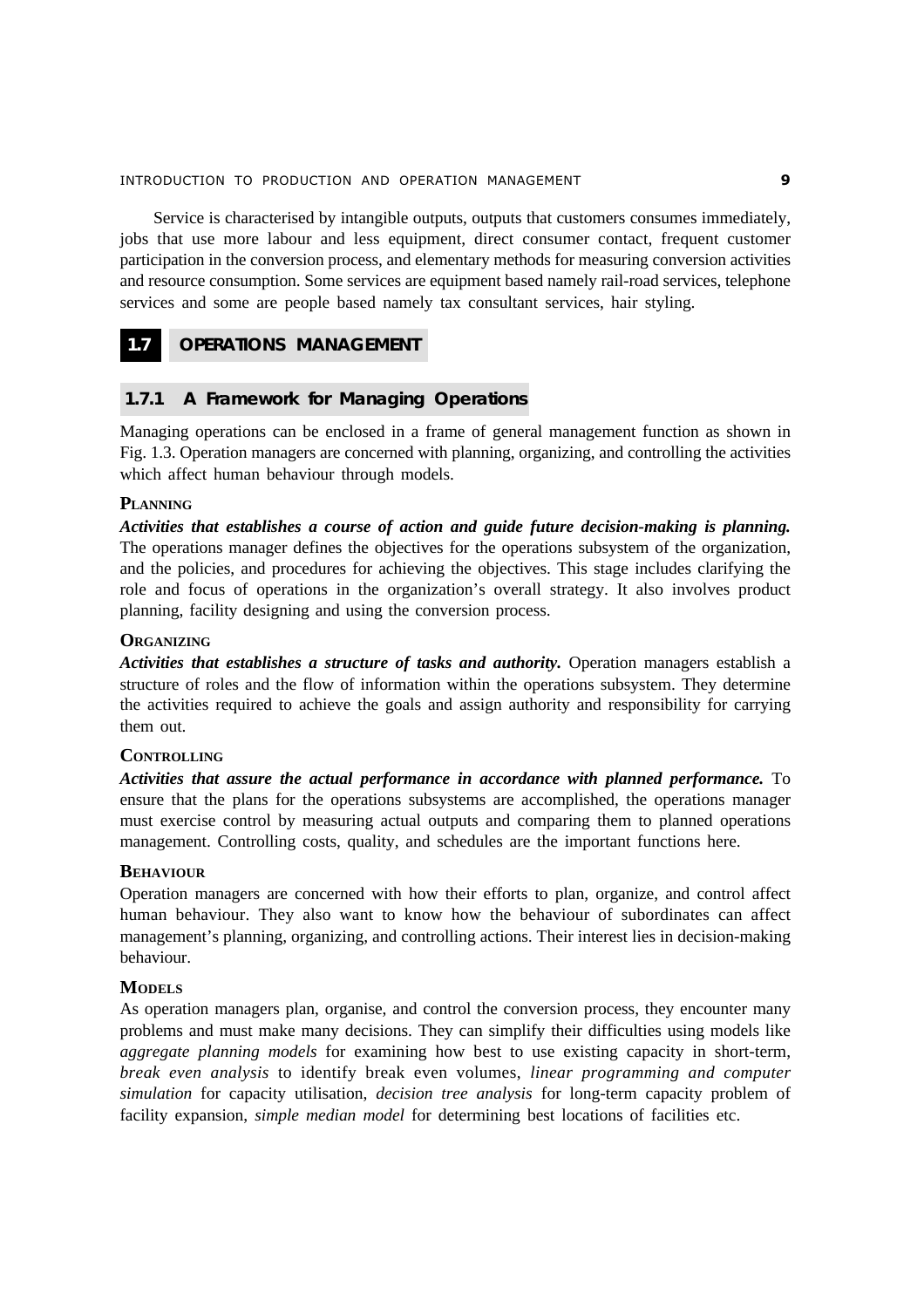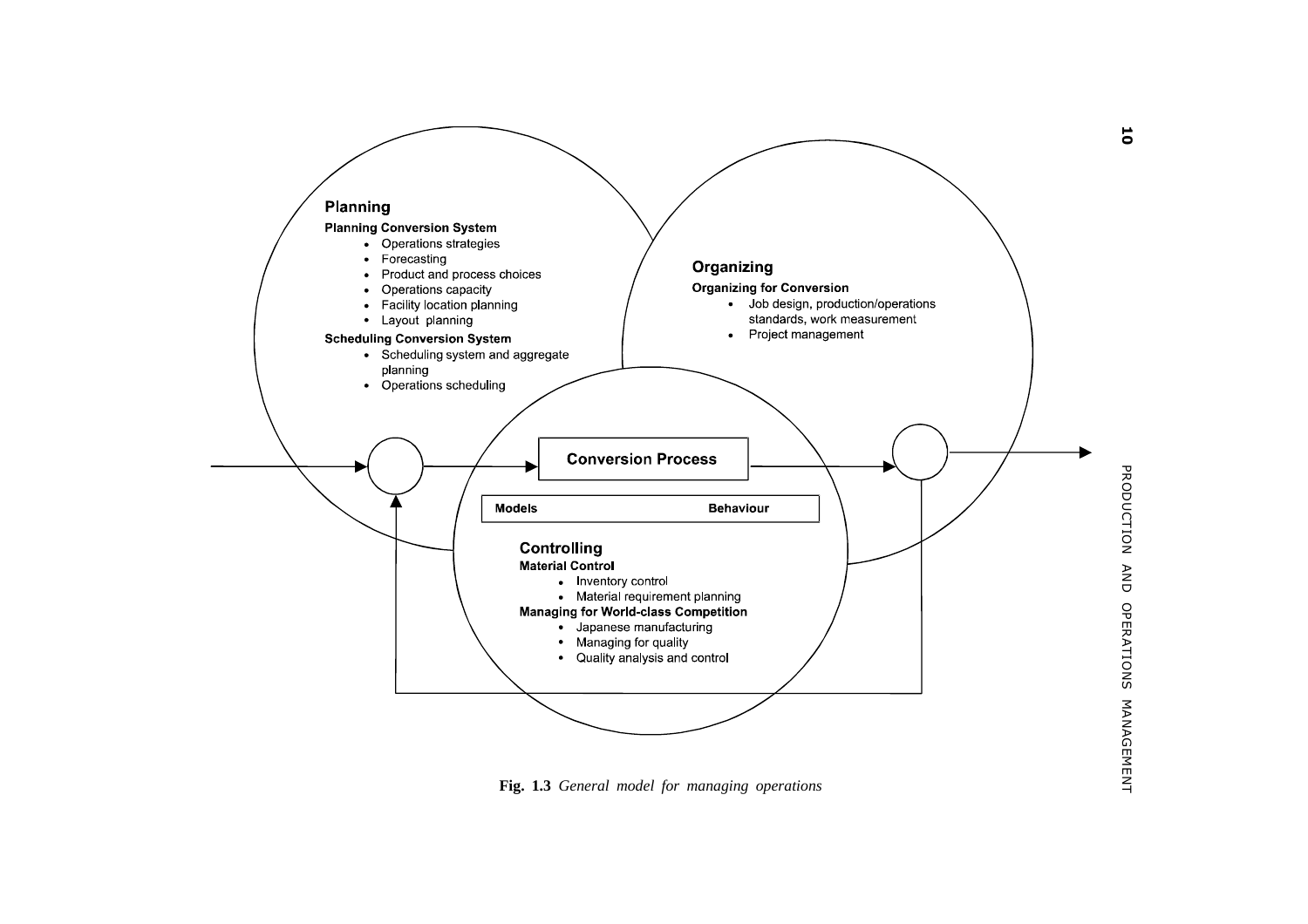#### **1.7.2 Objectives of Operations Management**

Objectives of operations management can be categorised into customer service and resource utilisation.

#### **CUSTOMER SERVICE**

The first objective of operating systems is the customer serivce to the satisfaction of customer wants. Therefore, customer service is a key objective of operations management. The operating system must provide something to a specification which can satisfy the customer in terms of cost and timing. Thus, primary objective can be satisfied by providing the 'right thing at a right price at the right time'.

These aspects of customer service—specification, cost and timing—are described for four functions in Table 1.2. They are the principal sources of customer satisfaction and must, therefore, be the principal dimension of the customer service objective for operations managers.

| Principal   | Principal customer wants                                        |                                                                                                                                                                                      |
|-------------|-----------------------------------------------------------------|--------------------------------------------------------------------------------------------------------------------------------------------------------------------------------------|
| function    | Primary considerations                                          | Other considerations                                                                                                                                                                 |
| Manufacture | Goods of a given, requested or                                  | <i>Cost, i.e., purchase price or cost of obtaining</i>                                                                                                                               |
|             | acceptable specification                                        | goods.<br><i>Timing, i.e., delivery delay from order or request</i><br>to receipt of goods.                                                                                          |
| Transport   | Management of a given, requested<br>or acceptable specification | Cost, i.e., cost of movements. Timing, i.e.,<br>1. Duration or time to move.<br>2. Wait or delay from requesting to its commen-<br>cement.                                           |
| Supply      | Goods of a given, requested or<br>acceptable specification      | <i>Cost, i.e., purchase price or cost of obtaining</i><br>goods.<br>Timing, i.e., delivery delay from order or request<br>to receipt of goods.                                       |
| Service     | Treatment of a given, requested or<br>acceptable specification  | Cost, <i>i.e.</i> , cost of movements.<br>Timing, <i>i.e.</i> ,<br>1. Duration or time required for treatment.<br>2. Wait or delay from requesting treatment to<br>its commencement. |

#### **TABLE 1.2 Aspects of customer service**

Generally an organization will aim reliably and consistently to achieve certain standards and operations manager will be influential in attempting to achieve these standards. Hence, this objective will influence the operations manager's decisions to achieve the required customer service.

#### **RESOURCE UTILISATION**

Another major objective of operating systems is to utilise resources for the satisfaction of customer wants effectively, *i.e.*, customer service must be provided with the achievement of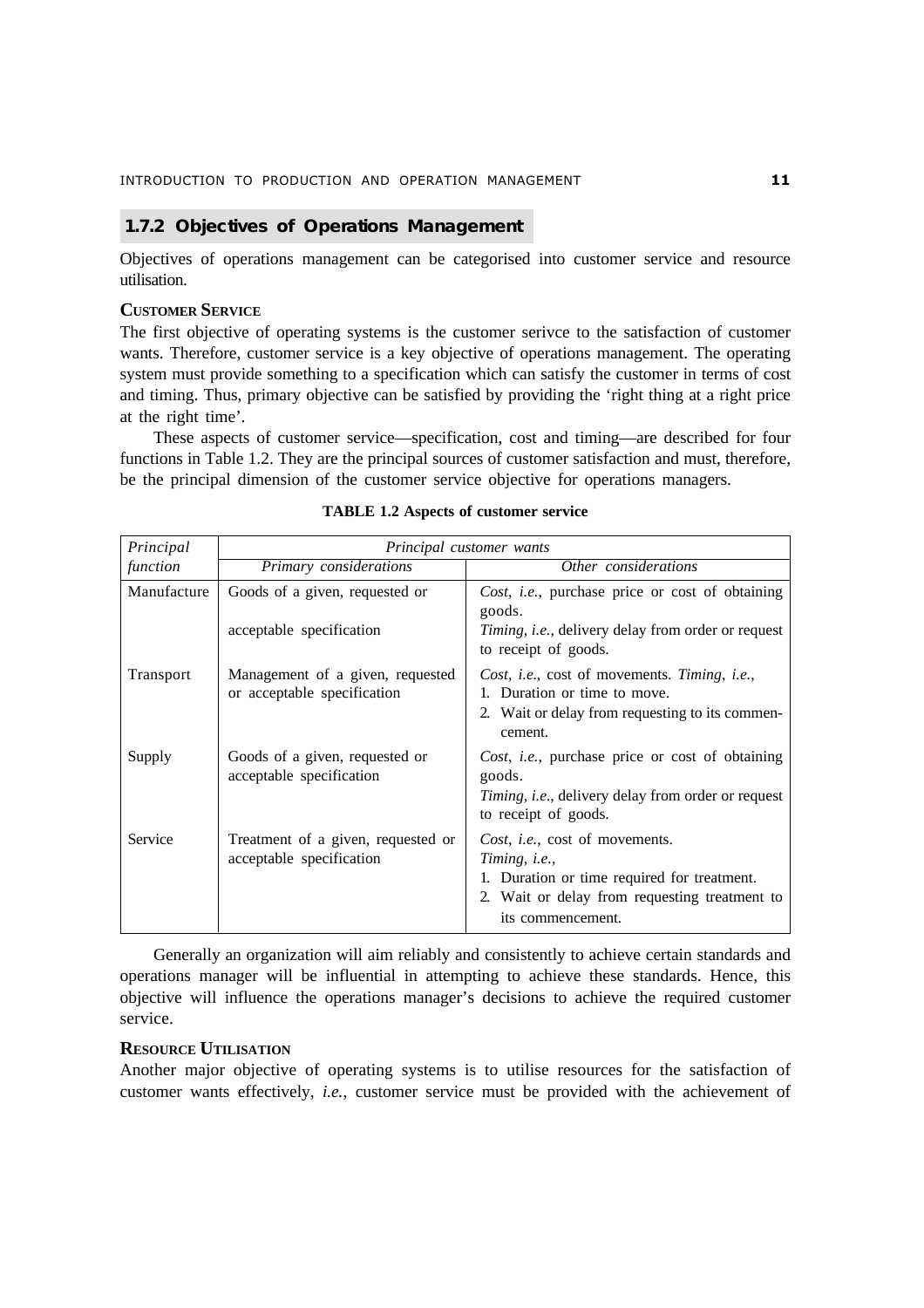effective operations through efficient use of resources. Inefficient use of resources or inadequate customer service leads to commercial failure of an operating system.

Operations management is concerned essentially with the utilisation of resources, *i.e.*, obtaining maximum effect from resources or minimising their loss, under utilisation or waste. The extent of the utilisation of the resources' potential might be expressed in terms of the proportion of available time used or occupied, space utilisation, levels of activity, etc. Each measure indicates the extent to which the potential or capacity of such resources is utilised. This is referred as the objective of resource utilisation.

Operations management is also concerned with the achievement of both satisfactory customer service and resource utilisation. An improvement in one will often give rise to deterioration in the other. Often both cannot be maximised, and hence a satisfactory performance must be achieved on both objectives. All the activities of operations management must be tackled with these two objectives in mind, and many of the problems will be faced by operations managers because of this conflict. Hence, operations managers must attempt to balance these basic objectives.

Table 1.3 summarises the twin objectives of operations management. The type of balance established both between and within these basic objectives will be influenced by market considerations, competitions, the strengths and weaknesses of the organization, etc. Hence, the operations managers should make a contribution when these objectives are set.

#### **TABLE 1.3 The twin objectives of operations management**

| The customer service objective.                         | The resource utilisation objective. To achieve    |
|---------------------------------------------------------|---------------------------------------------------|
| To provide agreed/adequate levels of customer           | adequate levels of resource utilisation (or       |
| service (and hence customer satisfaction) by            | productivity) $e.g.,$ to achieve agreed levels of |
| providing goods or services with the right              | utilisation of materials, machines and labour.    |
| specification, at the right cost and at the right time. |                                                   |

# **1.8 MANAGING GLOBAL OPERATIONS**

The term 'globalization' describes businesses' deployment of facilities and operations around the world. Globalization can be defined as a process in which geographic distance becomes a factor of diminishing importance in the establishment and maintenance of cross border economic, political and socio-cultural relations. It can also be defined as worldwide drive toward a globalized economic system dominated by supranational corporate trade and banking institutions that are not accountable to democratic processes or national governments.

There are four developments, which have spurred the trend toward globalization. These are:

- 1. Improved transportation and communication technologies;
- 2. Opened financial systems;
- 3. Increased demand for imports; and
- 4. Reduced import quotas and other trade barriers.

When a firm sets up facilities abroad it involve some added complexities in its operation. Global markets impose new standards on quality and time. Managers should not think about domestic markets first and then global markets later, rather it could be think globally and act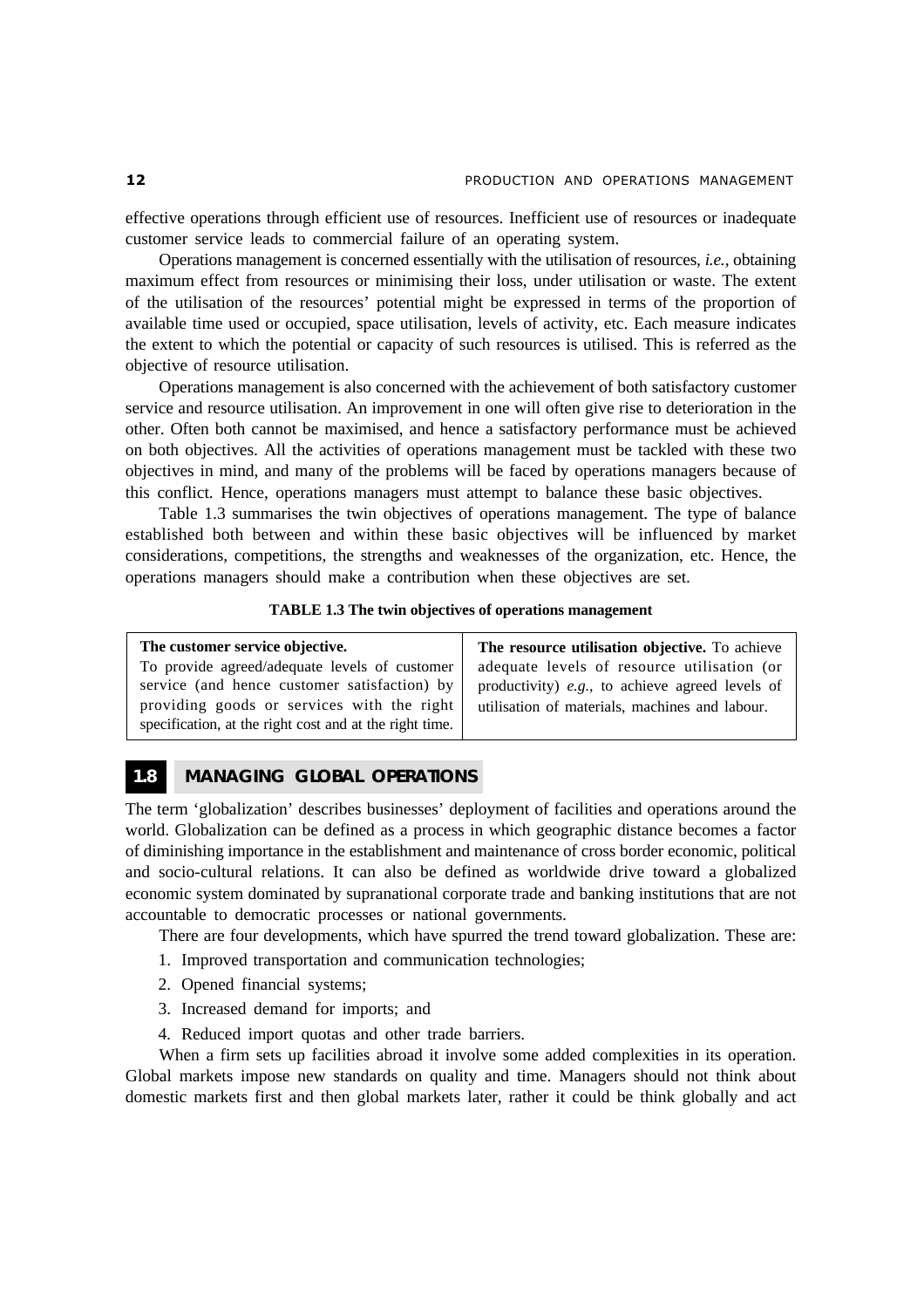locally. Also, they must have a good understanding of their competitors. Some other important challenges of managing multinational operations include other languages and customs, different management style, unfamiliar laws and regulations, and different costs.

Managing global operations would focus on the following key issues:

- To acquire and properly utilize the following concepts and those related to global operations, supply chain, logistics, etc.
- To associate global historical events to key drivers in global operations from different perspectives.
- To develop criteria for conceptualization and evaluation of different global operations.
- To associate success and failure cases of global operations to political, social, economical and technological environments.
- To envision trends in global operations.
- To develop an understanding of the world vision regardless of their country of origin, residence or studies in a respectful way of perspectives of people from different races, studies, preferences, religion, politic affiliation, place of origin, etc.

# **1.9 SCOPE OF PRODUCTION AND OPERATIONS MANAGEMENT**

Production and operations management concern with the conversion of inputs into outputs, using physical resources, so as to provide the desired utilities to the customer while meeting the other organizational objectives of effectiveness, efficiency and adoptability. It distinguishes itself from other functions such as personnel, marketing, finance, etc., by its primary concern for 'conversion by using physical resources.' Following are the activities which are listed under production and operations management functions:

- 1. Location of facilities
- 2. Plant layouts and material handling
- 3. Product design
- 4. Process design
- 5. Production and planning control
- 6. Quality control
- 7. Materials management
- 8. Maintenance management.

#### **LOCATION OF FACILITIES**

Location of facilities for operations is a long-term capacity decision which involves a long term commitment about the geographically static factors that affect a business organization. It is an important strategic level decision-making for an organization. It deals with the questions such as 'where our main operations should be based?'

The selection of location is a key-decision as large investment is made in building plant and machinery. An improper location of plant may lead to waste of all the investments made in plant and machinery equipments. Hence, location of plant should be based on the company's expansion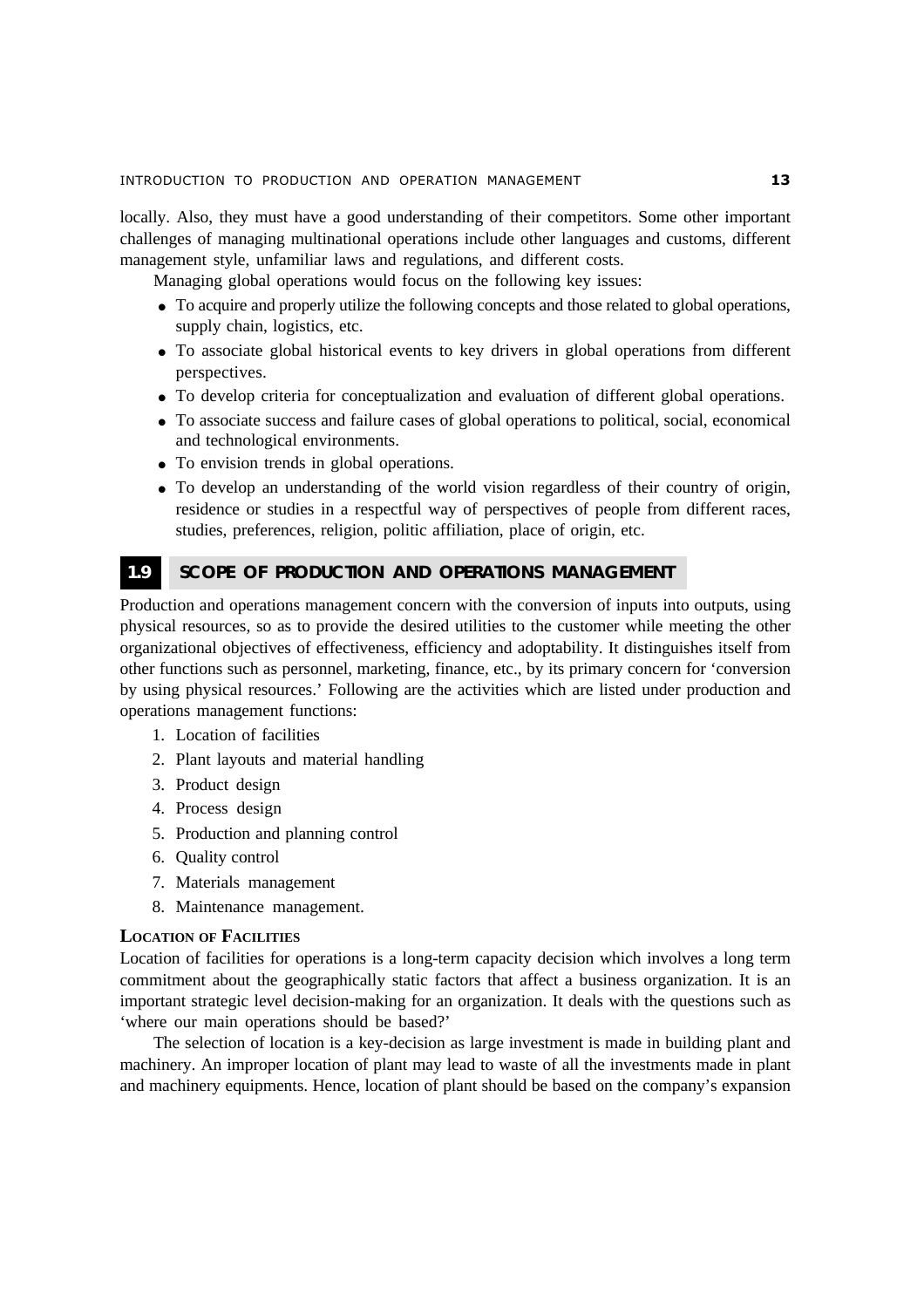plan and policy, diversification plan for the products, changing sources of raw materials and many other factors. The purpose of the location study is to find the optimal location that will results in the greatest advantage to the organization.

#### **PLANT LAYOUT AND MATERIAL HANDLING**

Plant layout refers to the physical arrangement of facilities. It is the configuration of departments, work centres and equipment in the conversion process. The overall objective of the plant layout is to design a physical arrangement that meets the required output quality and quantity most economically.

According to *James Moore, "Plant layout is a plan of an optimum arrangement of facilities including personnel, operating equipment, storage space, material handling equipments and all other supporting services along with the design of best structure to contain all these facilities".*

'Material Handling' refers to the 'moving of materials from the store room to the machine and from one machine to the next during the process of manufacture'. It is also defined as the 'art and science of moving, packing and storing of products in any form'. It is a specialised activity for a modern manufacturing concern, with 50 to 75% of the cost of production. This cost can be reduced by proper section, operation and maintenance of material handling devices. Material handling devices increases the output, improves quality, speeds up the deliveries and decreases the cost of production. Hence, material handling is a prime consideration in the designing new plant and several existing plants.

#### **PRODUCT DESIGN**

Product design deals with conversion of ideas into reality. Every business organization have to design, develop and introduce new products as a survival and growth strategy. Developing the new products and launching them in the market is the biggest challenge faced by the organizations. The entire process of need identification to physical manufactures of product involves three functions: marketing, product development, manufacturing. Product development translates the needs of customers given by marketing into technical specifications and designing the various features into the product to these specifications. Manufacturing has the responsibility of selecting the processes by which the product can be manufactured. Product design and development provides link between marketing, customer needs and expectations and the activities required to manufacture the product.

#### **PROCESS DESIGN**

Process design is a macroscopic decision-making of an overall process route for converting the raw material into finished goods. These decisions encompass the selection of a process, choice of technology, process flow analysis and layout of the facilities. Hence, the important decisions in process design are to analyse the workflow for converting raw material into finished product and to select the workstation for each included in the workflow.

#### **PRODUCTION PLANNING AND CONTROL**

Production planning and control can be defined as the process of planning the production in advance, setting the exact route of each item, fixing the starting and finishing dates for each item, to give production orders to shops and to follow up the progress of products according to orders.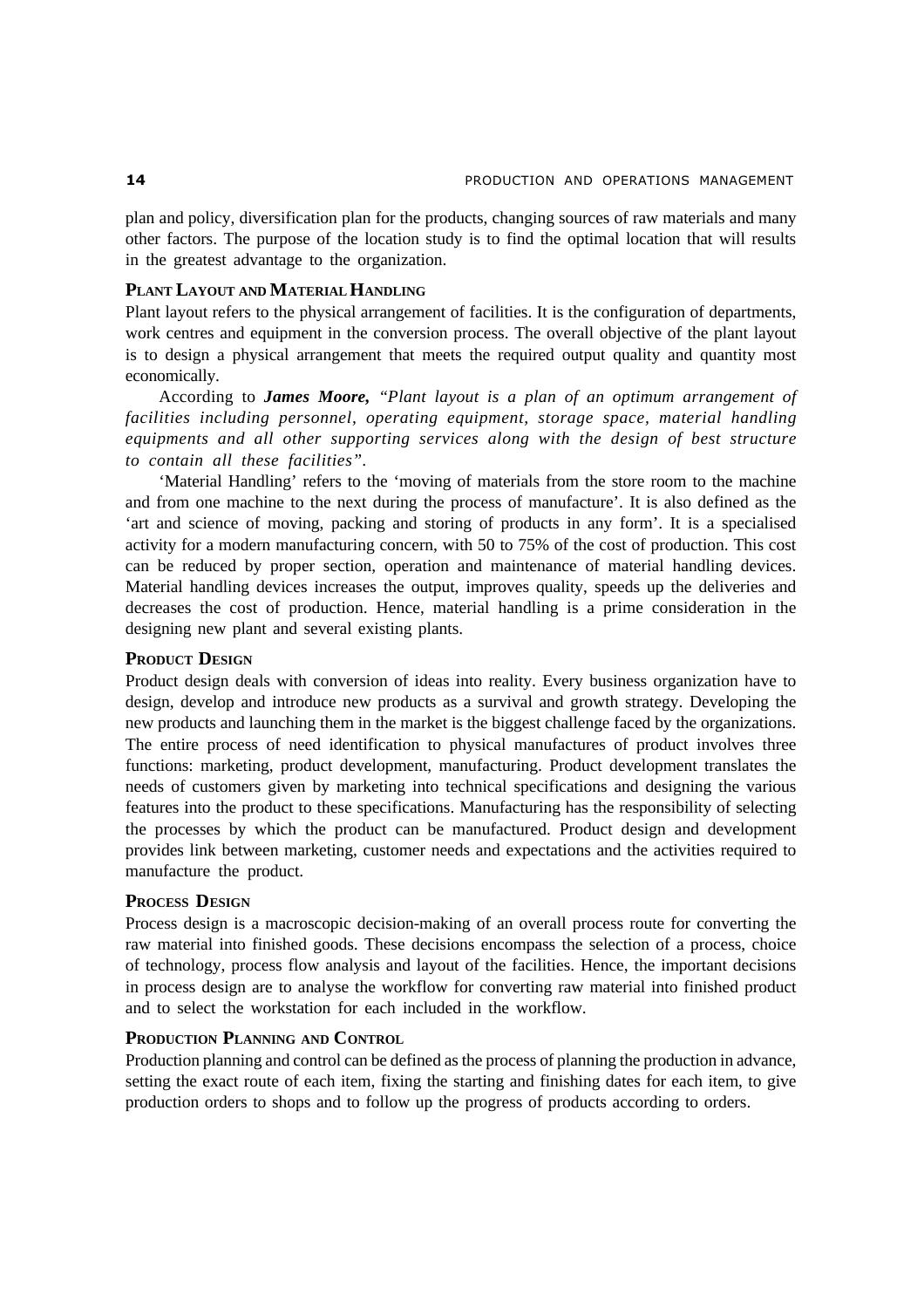The principle of production planning and control lies in the statement 'First Plan Your Work and then Work on Your Plan'. Main functions of production planning and control includes planning, routing, scheduling, dispatching and follow-up.

**Planning** is deciding in advance what to do, how to do it, when to do it and who is to do it. Planning bridges the gap from where we are, to where we want to go. It makes it possible for things to occur which would not otherwise happen.

**Routing** may be defined as the selection of path which each part of the product will follow, which being transformed from raw material to finished products. Routing determines the most advantageous path to be followed from department to department and machine to machine till raw material gets its final shape.

**Scheduling** determines the programme for the operations. Scheduling may be defined as 'the fixation of time and date for each operation' as well as it determines the sequence of operations to be followed.



**Fig. 1.4** *Scope of production and operations management*

**Dispatching** is concerned with the starting the processes. It gives necessary authority so as to start a particular work, which has already been planned under 'Routing' and 'Scheduling'. Therefore, dispatching is 'release of orders and instruction for the starting of production for any item in acceptance with the route sheet and schedule charts'.

The function of **follow-up** is to report daily the progress of work in each shop in a prescribed proforma and to investigate the causes of deviations from the planned performance.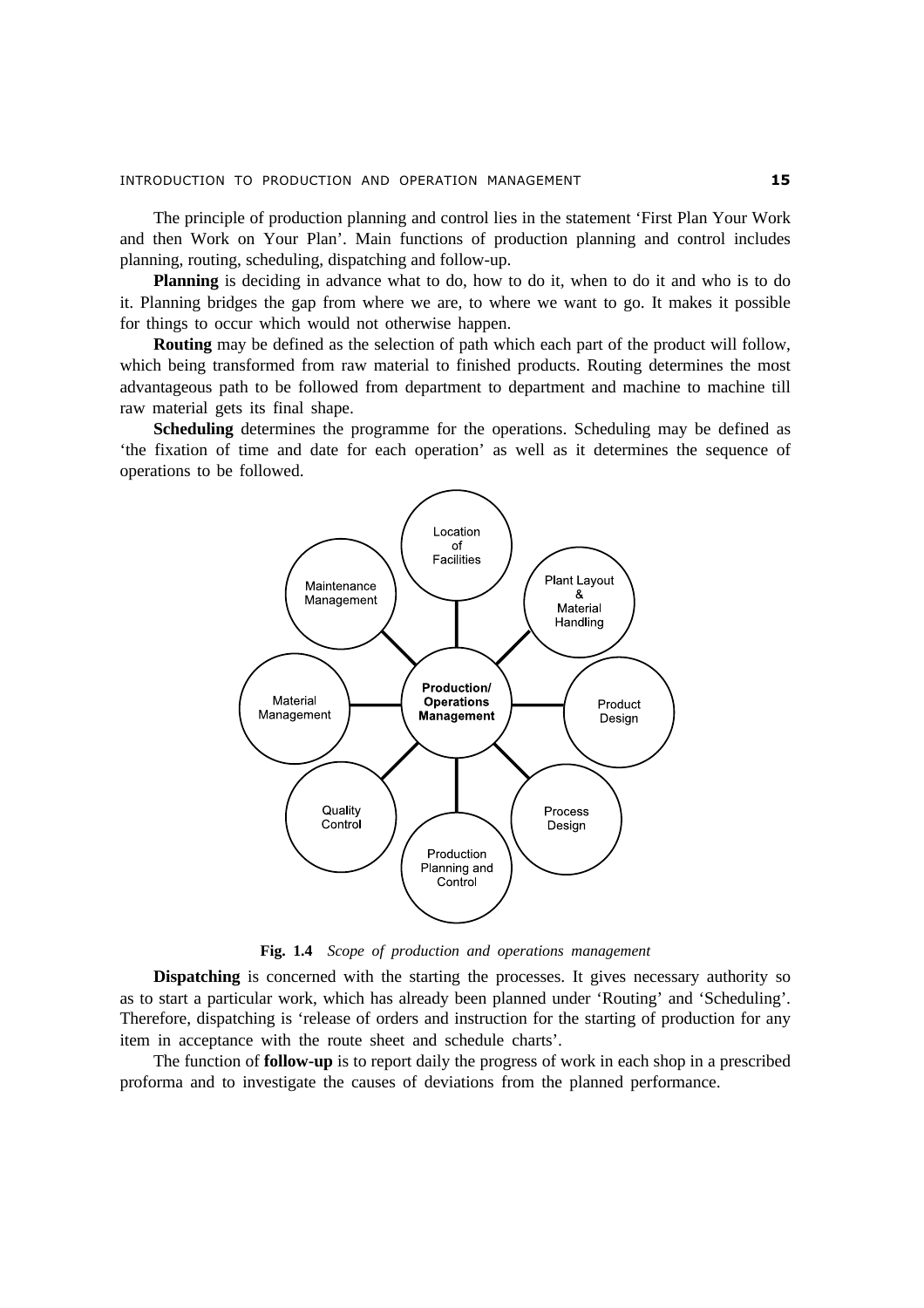#### **QUALITY CONTROL**

Quality Control (QC) may be defined as 'a system that is used to maintain a desired level of quality in a product or service'. It is a systematic control of various factors that affect the quality of the product. Quality control aims at prevention of defects at the source, relies on effective feed back system and corrective action procedure.

Quality control can also be defined as 'that industrial management technique by means of which product of uniform acceptable quality is manufactured'. It is the entire collection of activities which ensures that the operation will produce the optimum quality products at minimum cost.

The main objectives of quality control are:

- To improve the companies income by making the production more acceptable to the customers *i.e.*, by providing long life, greater usefulness, maintainability, etc.
- To reduce companies cost through reduction of losses due to defects.
- To achieve interchangeability of manufacture in large scale production.
- To produce optimal quality at reduced price.
- To ensure satisfaction of customers with productions or services or high quality level, to build customer goodwill, confidence and reputation of manufacturer.
- To make inspection prompt to ensure quality control.
- To check the variation during manufacturing.

#### **MATERIALS MANAGEMENT**

Materials management is that aspect of management function which is primarily concerned with the acquisition, control and use of materials needed and flow of goods and services connected with the production process having some predetermined objectives in view.

The main objectives of materials management are:

- To minimise material cost.
- To purchase, receive, transport and store materials efficiently and to reduce the related cost.
- To cut down costs through simplification, standardisation, value analysis, import substitution, etc.
- To trace new sources of supply and to develop cordial relations with them in order to ensure continuous supply at reasonable rates.
- To reduce investment tied in the inventories for use in other productive purposes and to develop high inventory turnover ratios.

#### **MAINTENANCE MANAGEMENT**

In modern industry, equipment and machinery are a very important part of the total productive effort. Therefore, their idleness or downtime becomes are very expensive. Hence, it is very important that the plant machinery should be properly maintained.

The main objectives of maintenance management are:

- 1. To achieve minimum breakdown and to keep the plant in good working condition at the lowest possible cost.
- 2. To keep the machines and other facilities in such a condition that permits them to be used at their optimal capacity without interruption.
- 3. To ensure the availability of the machines, buildings and services required by other sections of the factory for the performance of their functions at optimal return on investment.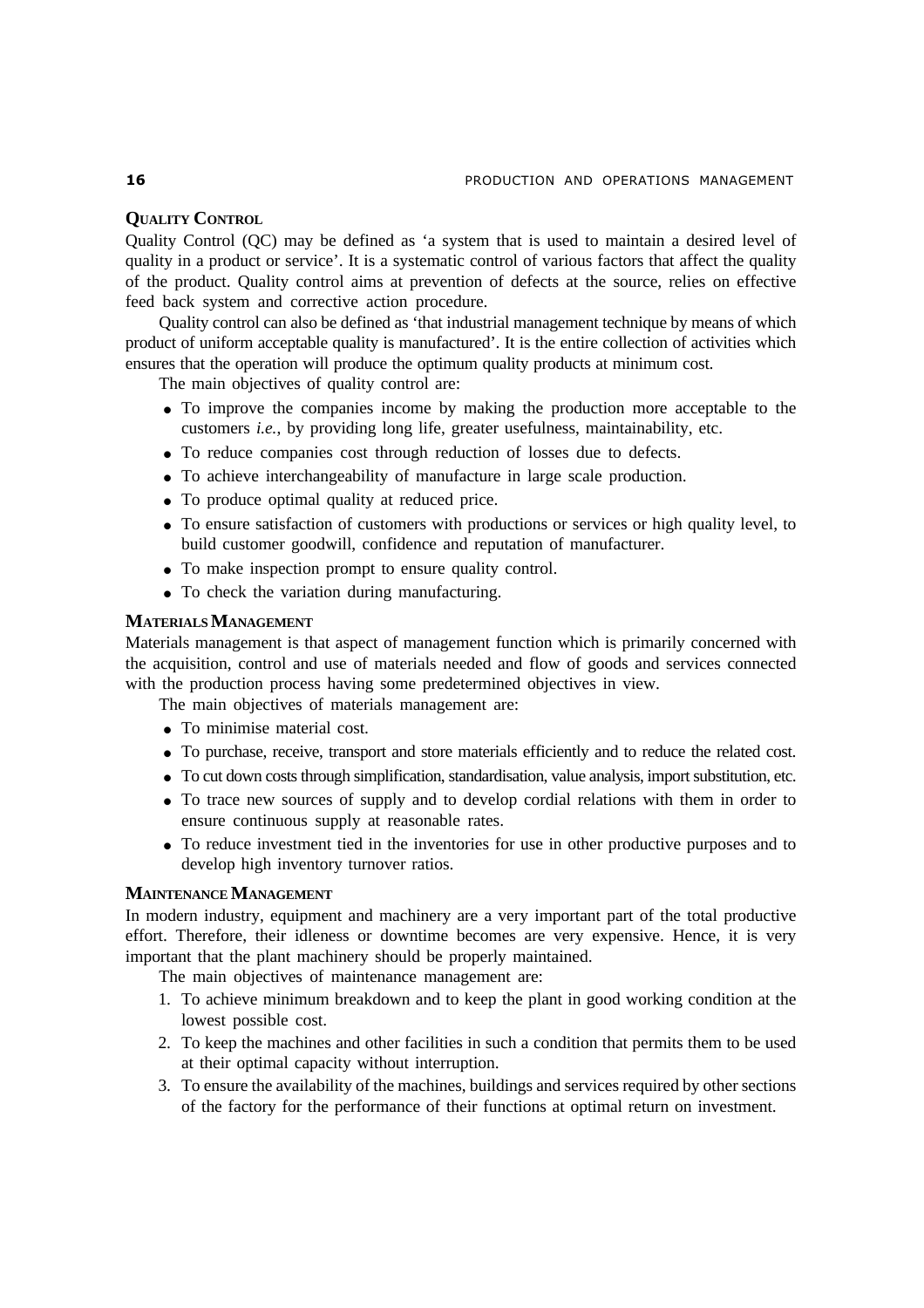## **EXERCISES**

### **Section A**

- **1.** What do you mean by 'Production'?
- **2.** What do you mean by production system?
- **3.** Mention the different types of production systems.
- **4.** What is job shop production?
- **5.** What is batch production?
- **6.** What is mass production?
- **7.** What is continuous production?
- **8.** Mention any four advantages of job shop production.
- **9.** Mention any four limitations of job shop production.
- **10.** Mention any four advantages of batch production.
- **11.** Mention any four limitations of batch production.
- **12.** Mention any four advantages of mass production.
- **13.** Mention any four limitations of mass production.
- **14.** Mention any four advantages of continuous production.
- **15.** Mention any four limitations of continuous production.
- **16.** Define production management.
- **17.** Mention any four objectives of production management.
- **18.** Define operating system.
- **19.** How do you manage operations?
- **20.** What do you mean by operations?
- **21.** What do you mean by manufacturing operations?
- **22.** What do you mean by service operations?
- **23.** What do you mean by 'globalization'?

#### **Section B**

- **1.** Briefly explain the production system and its characteristics.
- **2.** What is job shop production? What are its characteristics, advantages and limitations?
- **3.** What is batch production? What are its characteristics, advantages and limitations?
- **4.** What is batch production? What are its characteristics, advantages and limitations?
- **5.** What is mass production? What are its characteristics, advantages and limitations?
- **6.** What is continuous production? What are its characteristics, advantages and limitations?
- **7.** Explain in brief the objectives of production management.
- **8.** Explain in brief the objectives of operations management.
- **9.** Distinguish between manufacturing operations and service operations.
- **10.** Explain the key issues to be considered for managing global operations.

#### **Section C**

- **1.** Explain the different types of production systems.
- **2.** Explain the framework of managing operations.
- **3.** Explain the scope of production and operations management.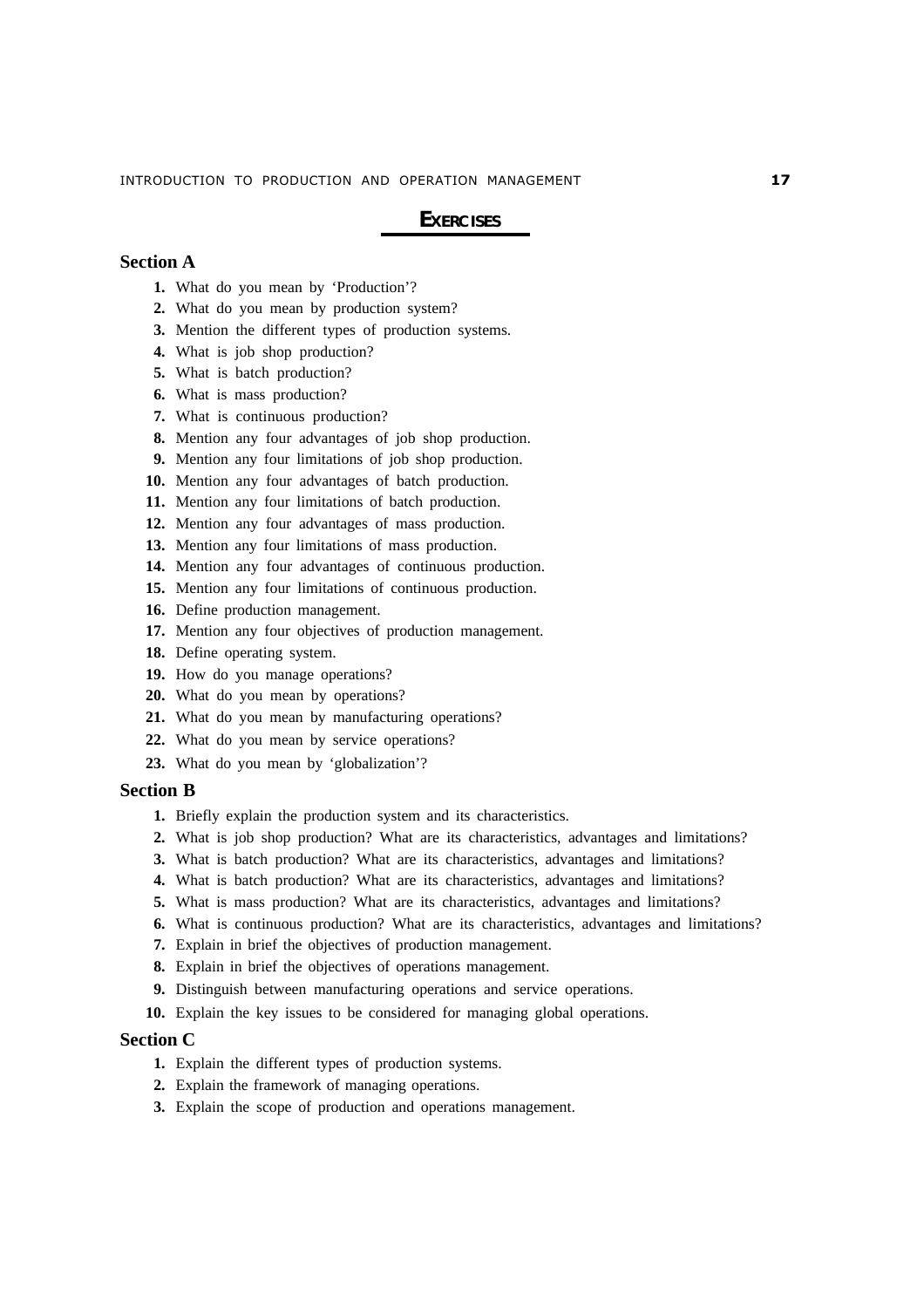#### **Skill Development**

Visit a fast food restaurant like Pizza hut, Pizza corner to understand the concept of this chapter by getting the information for the following questions.

- 1. Identify the type of production system followed.
- 2. Check how production system is managed.
- 3. Find out utilisation of the resources namely manpower, capacity and material.
- 4. How the customer services is rendered [feedback system exist or not]

#### **CASELET**

# **SHEENA**

Sheena had worked for the same Fortune 500 Company for most 15 years. Although the company had gone through some tough times, things were starting to turn around. Customer orders were up, and quality and productivity had improved dramatically from what they had been only a few years earlier due company wide quality improvement program. So, it comes as a real shock to Sheena and about 400 of her co-workers when they were suddenly terminated following the new CEO's decision to downsize the company.

After recovering from the initial shock, Sheena tried to find employment elsewhere. Despite her efforts, after eight months of searching she was no closer to finding a job than the day she started. Her funds were being depleted and she was getting more discouraged. There was one bright spot, though: She was able to bring in a little money by mowing lawns for her neighbors. She got involved quite by chance when she heard one neighbor remark that now that his children were on their own, nobody was around to cut the grass. Almost jokingly, Sheena asked him how much he'd be willing to pay. Soon Sheena was mowing the lawns of five neighbors. Other neighbors wanted her to work on their lawns, but she didn't feel that she could spare any more time from her job search.

However, as the rejection letters began to pile up, Sheena knew she had to make an important decision in her life. On a rainy Tuesday morning, she decided to go into business for herself taking care of neighborhood lawns. She was relieved to give up the stress of job hunting, and she was excited about the prospects of being her own boss. But she was also fearful of being completely on her own. Nevertheless, Sheena was determined to make a go of it.

At first, business was a little slow, but once people realized Sheena was available, many asked her to take care of their lawns. Some people were simply glad to turn - the work over to her; others switched from professional lawn care services. By the end of her first year in business, Sheena knew she could earn a living this way. She also performed other services such as fertilizing lawns, weeding gardens, and trimming shrubbery. Business became so good that Sheena hired two part-time workers to assist her and, even then, she believed she could expand further if she wanted to.

#### **Questions**

- **1.** In what ways are Sheena's customers most likely to judge the quality of her lawn care services?
- **2.** Sheena is the operations manager of her business. Among her responsibilities are forecasting, inventory management, scheduling, quality assurance, and maintenance.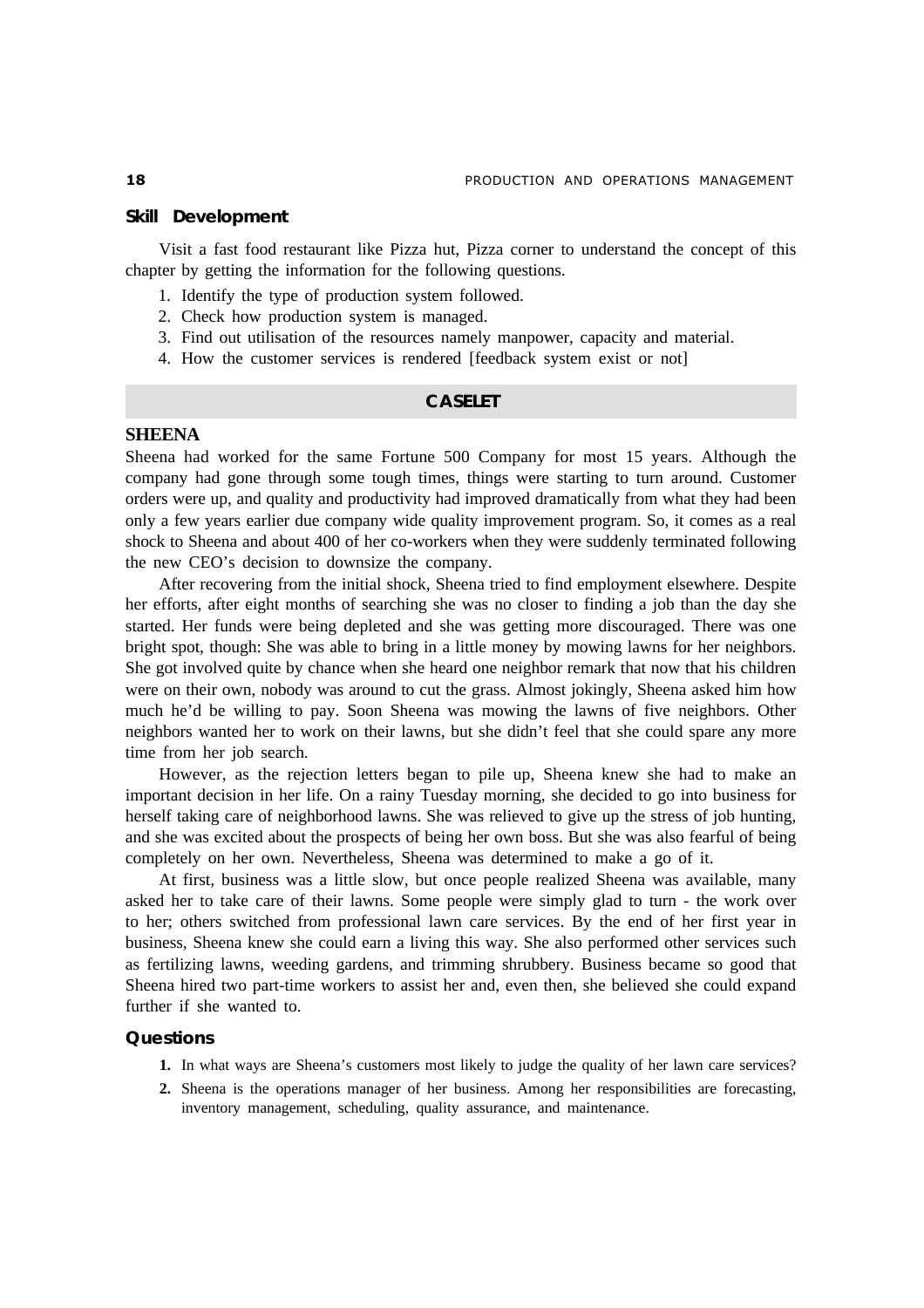- (*a*) What kinds of things would likely require forecasts?
- (*b*) What inventory items does Sheena probably have? Name one inventory decision she has to make periodically.
- (*c*) What scheduling must she do? What things might occur to disrupt schedules and cause Sheena to reschedule?
- (*d*) How important is quality assurance to Sheena's business? Explain.
- (*e*) What kinds of maintenance must be performed?
- **3.** What are some of the trade-offs that Sheena probably considered relative to:
	- (*a*) Working for a company instead of for herself?
	- (*b*) Expanding the business?
- **4.** The town is considering an ordinance that would prohibit putting grass clippings at the curb for pickup because local landfills cannot handle the volume. What options might Sheena consider if the ordinance is passed? Name two advantages and two drawbacks of each option.

[**Source:** *Production/Operations Management by William J.Stevenson, Irwin/McGraw-Hill*]

#### **WEGMANS FOOD MARKETS**

Wegmans Food Markets, Inc., is one of the premier grocery chains in the United States. Headquartered in Rochester, NY, Wegmans operates over 70 stores. The company employs over 23,000 people, and has annual sales of over Rs. 2.0 billion.

Wegmans has a strong reputation for offering its customers high product quality and excellent service. Through a combination of market research, trial and error, and listening to its customers, Wegmans has evolved into a very successful organization. In fact, Wegmans is so good at what it does that grocery chains all over the country send representatives to Wegmans for a firsthand look at operations.

#### **SUPERSTORES**

Many of the company's stores are giant 100,000 square foot superstores, double or triple the size of average supermarkets. A superstore typically employs from 500 to 600 people.

Individual stores differ somewhat in terms of actual size and some special features. Aside from the features normally found in supermarkets, they generally have a large bakery Section (each store bakes its own bread, rolls, cakes, pies, and pastries), and extra large produce sections. They also offer film processing a complete pharmacy, a card shop and video rentals. In-store floral shops range in size up to 800 square feet of space, and offer a wide variety of fresh-cut flowers, flower arrangements, varies and plants. In-store card shops covers over 1000 square feet of floor of floor space. The bulk foods department provides customers with the opportunity to select what quantities they desire from a vast array of foodstuffs and some nonfood items.

Each store is a little different. Among the special features in some stores are a dry cleaning department, a wokery, and a salad bar. Some feature a Market Cafe that has different food stations, each devoted to preparing and serving a certain type of food. For example, one station has pizza and other Italian specialties, and another oriental food. There are also being a sandwich bar, a salad bar and a dessert station. Customers often wander among stations as they decide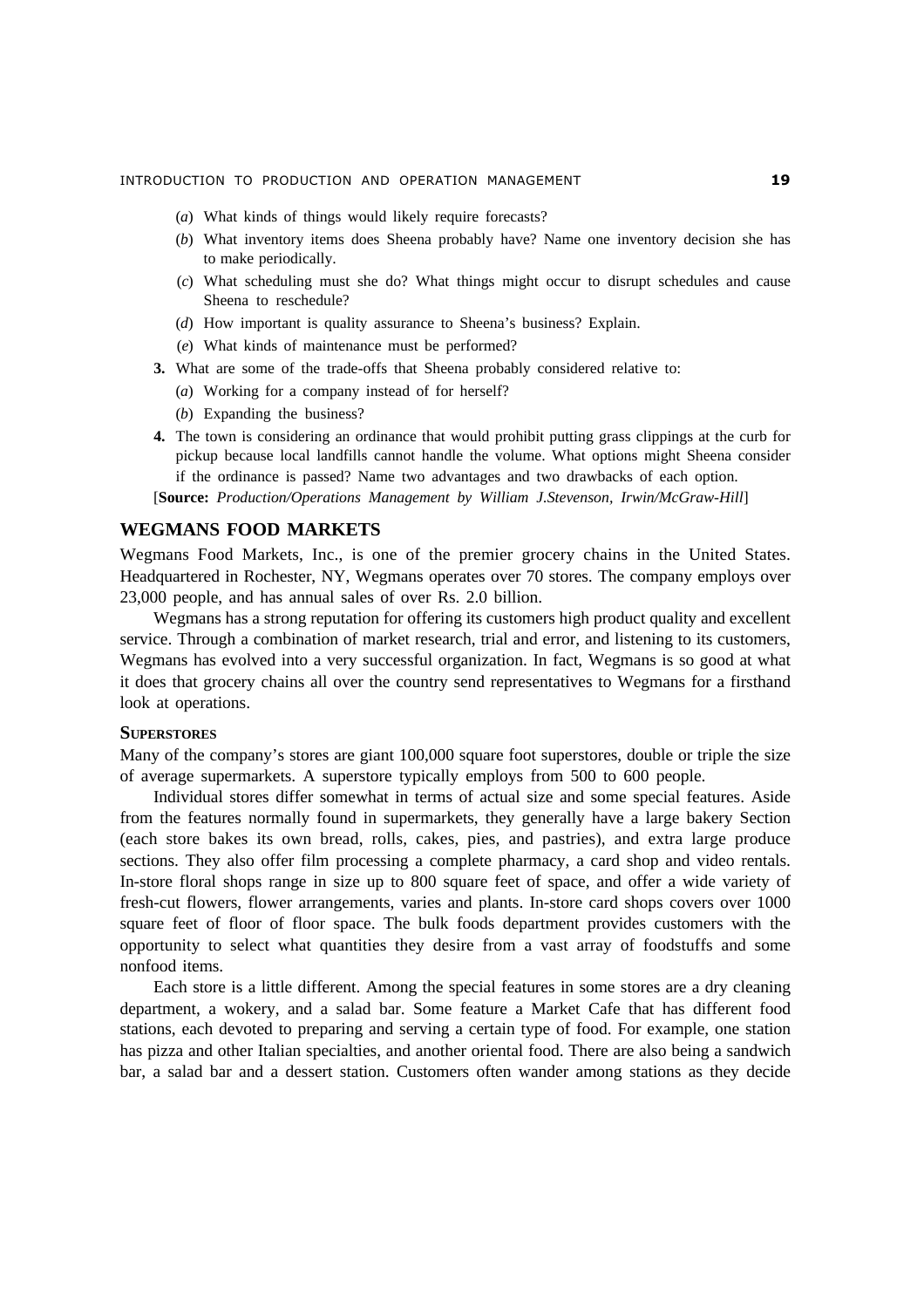what to order. In several affluent locations, customers can stop in on their way home from work and choose from a selection of freshly prepared dinner entrees. Some stores have a coffee shop section with tables and chairs where shoppers can enjoy regular or specialty coffees and variety of tempting pastries.

#### **PRODUCE DEPARTMENT**

The company prides itself on fresh produce. Produce is replenished as often as 12 times a day. The larger stores have produce sections that are four to five times the size of a produce section of an average supermarket. Wegmans offers locally grown produce a season. Wegmans uses a 'farm to market' system whereby some local growers deliver their produce directly to individual stores, bypassing the main warehouse. That reduces the company's inventory holding costs and gets the produce into the stores as quickly as possible. Growers may use specially designed containers that go right onto the store floor instead of large bins. This avoids the bruising that often occurs when fruits and vegetables are transferred from bins to display shelves and the need to devote labor to transfer the produce to shelves.

#### **MEAT DEPARTMENT**

In addition to large display cases of both fresh and frozen meat products, many stores have a full-service butcher shop that offers a variety of fresh meat products and where butchers are available to provide customized cuts of meat for customers.

#### **ORDERING**

Each department handles its own ordering. Although sales records are available from records of items scanned at the checkouts, they are not used directly for replenishing stock. Other factors, such as pricing, special promotions, local circumstances must all be taken into account. However, for seasonal periods, such as holidays, managers often check scanner records to learn what past demand was during a comparable period.

The superstores typically receive one truckload of goods per day from the main warehouse. During peak periods, a store may receive two truckloads from the main warehouse. The short lead-time greatly reduce the length of the time an item might be out of stock, unless the main warehouse is also out of stock.

The company exercises strict control over suppliers, insisting on product quality and on-time deliveries.

#### **EMPLOYEES**

The company recognises the value of good employees. It typically invests an average of Rs.7000 to train each new employee. In addition to learning about stores operations, new employees learn the importance of good customer service and how to provide it. The employees are helpful, cheerfully answering customer questions or handling complaints. Employees are motivated through a combination of compensation, profit sharing, and benefits.

#### **QUALITY**

Quality and Customer satisfaction are utmost in the minds of Wegmans management and its employees. Private label food items as well as name brands are regularly evaluated in test kitchens, along with the potential new products. Managers are responsible for checking and

#### 20